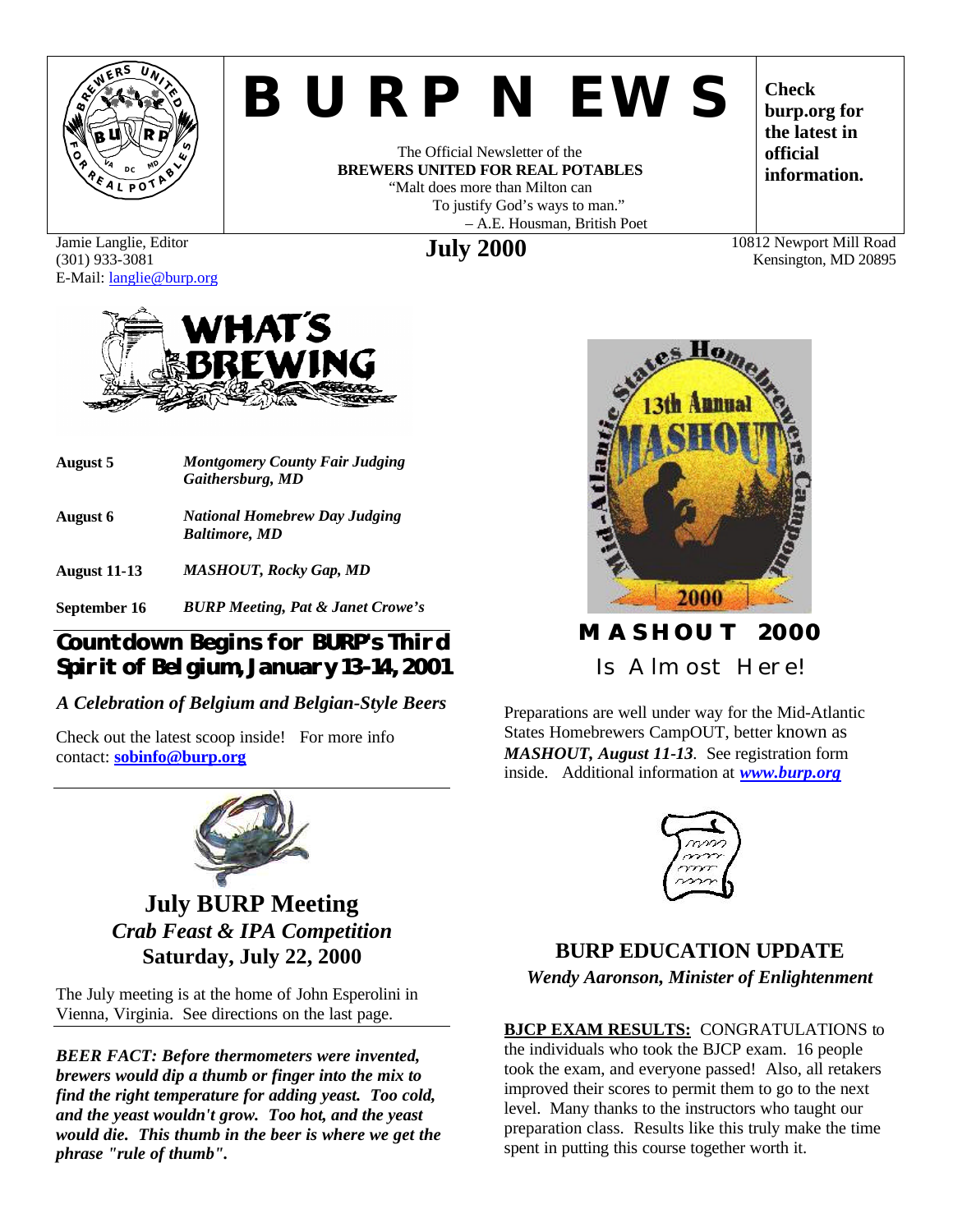**BELGIAN BEER CLASS:** To prepare judges for the Spirit of Belgium Competition, scheduled for January, 2001, BURP will hold a 4-5 week class that focuses on Belgian beers. Meetings will be held on a weeknight, beginning in late October or early November. Details will be provided in next month's newsletter.

**JULY COMMERCIAL TASTING:** There will be no commercial tasting of IPAs at the July meeting.



**Dittmann's Dispatch** *John Dittmann, Fearless Leader*

Crabs. Scurrying everywhere, but mostly into the pots for BURP to enjoy. BURP's annual Crab Feast ushers in the summer. The club supplies tables, chairs, and most importantly, crabs, while Alison Skeel is bringing her hammers. The meeting is at John Esperolini's House in Vienna, VA. Our club competition for July features *India Pale Ales*. What better way to celebrate a July day than with crabs and IPA?

I fear crabs may be especially expensive this year. As a result, BURP will be asking for donations from those who eat the crabs. Please give an amount commensurate with what you eat. We are trying to conserve the BURP bank account in anticipation of Spirirt of Belgium expenses, so the treasury will thank you for you contributions.

I just returned from a trip to the Midwest and am sorry to report I have no beer tales. A family reunion and family visits left us little time to explore the beer scene. I did pick up some interesting items in a beer store, but the downside was I have not had time to put a lot of time into this dispatch.

BURP has a full schedule ahead. Next up is MASHOut August 11-13, on Popenoe Mountain. I hope to see many of you at this thirteenth-annual gathering. Remember to bring your Kolsch, Alts, and Wits for the club competition. I hear that there will be new t-shirts this year. Bill Ridgely has a full update elsewhere in this newsletter.

Following Mashout, in September, is Oktoberfest in Annandale. I certainly hope there are a lot of Festbiers lagering out there. In October comes the clone contest. Let's see who can brew the best clone of SNPA.

## **Spirit of Belgium 2001 Planning and Organization Continues at a Fevered Pitch**

#### *Bill Newman, The SoB SOB, newman@burp.org*

The planning and organization committee charged with making BURP's Third Spirit of Belgium (January 13- 14) a HUGE success has made great progress in achieving some key milestones for this fun event. After several meetings with long lists of tasks, BURP is finally starting to see good things happening.

Tim Artz, the godfather of Spirit of Free Beer AND Spirit of Belgium, has volunteered to rekindle his contacts for imported Belgian beer for both the tasting and banquet.

We have great support from the local brewing community, too. Apparently, Belgian-style beers are popular with the professionals, too! We have firm commitments from the following: Jeff at Rockbottom, Barnaby at Rock Bottom, Favio at Richbrau, Nick and Jeff at Sweetwater, and Bill Madden at Capitol City Brewing. Other breweries expressing interest but not yet firm include Victory, Dominion, Native and Stoudt's.

And, (drum roll please) Michael Jackson is on board! Michael will do what he does best which may include any of the following: keynote speech, Belgian beer tastings, local Belgian-style beer tastings, judging, and panel discussions.

Note that exciting events like these will only happen because we *make* them happen. It requires a lot of work. To lend some mussel (ah, de Moules), to help keep those Belgian cheese wheels rolling, and to help stretch a dubbel into a tripel; please contact SoB überfrau Colleen Cannon or send email to sobinfo@burp.org



The *Year 2000 BURP Beer Clone Contest* will be held in conjunction with our **October meeting**. For this contest, BURP brewers will attempt to match the characteristics *Sierra Nevada Pale Ale.*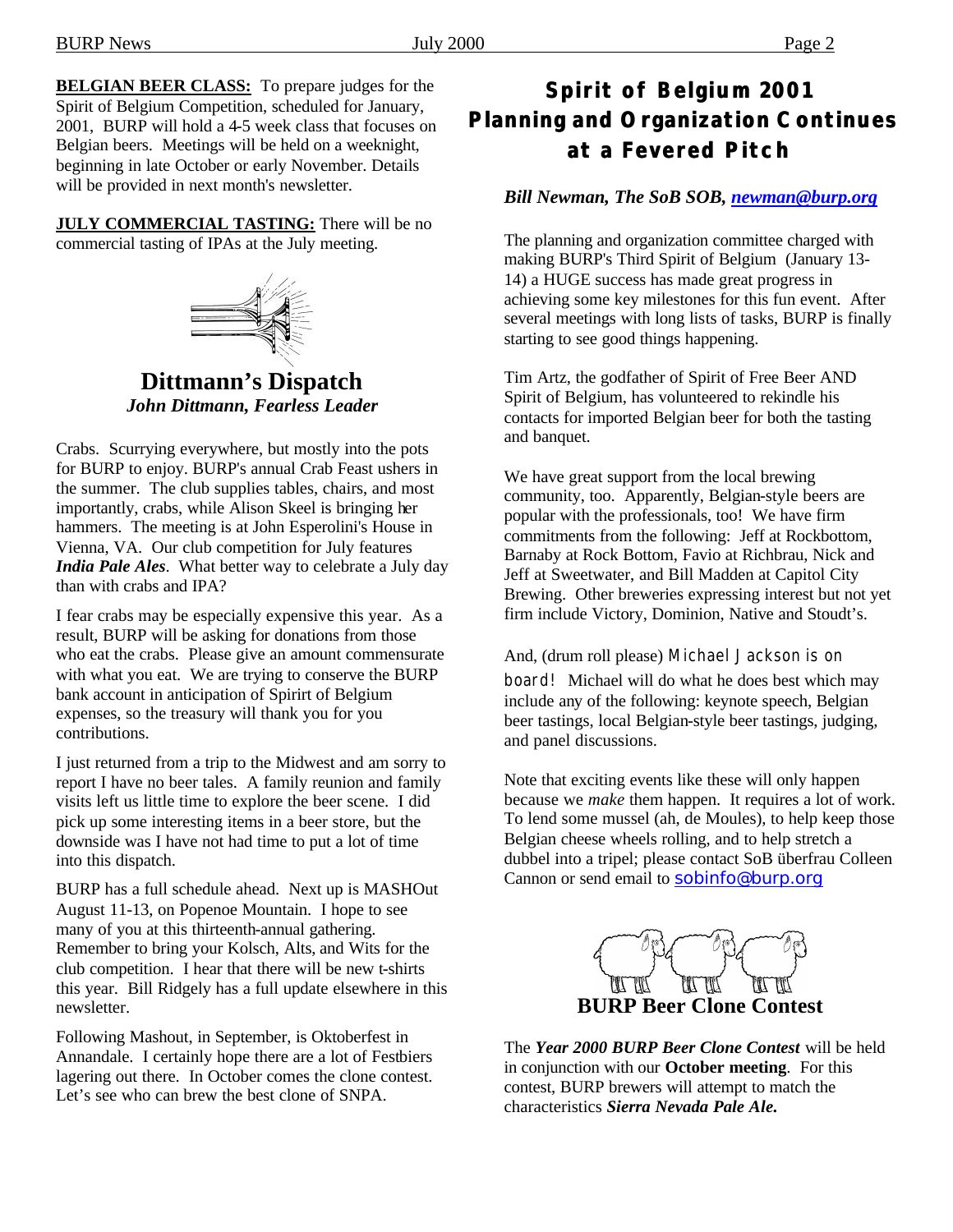

#### **Ray Daniels Promotes Spirit of Belgium**

[The following is excerpted from an article titled **"A Great Firkin Festival: An Interview with Chicago's Own Ray Daniels"** by Fred Eckhardt in the June/July 2000 *Celebrator Beer News.* This article was brought to our attention by BURP's own Martin Wooster.]

Chicago beer writer Ray Daniels, the recently appointed editor and publisher of the American homebrewer's magazine *Zymurgy*, is also the director and organizer of the Chicago Real Ale Festival 2000. In addition, he is one of this country's true experts on the archaic beermanagement style known as cask-conditioned beer. In reference to cask ale, Eckhardt proceeds to ask Ray Daniels: "Whatever made you do this?"

**Ray Daniels:** The BURP guys did a Belgian weekend six or seven years ago, and that was probably the coolest combined homebrew-commercial thing that anybody had ever done in the United States. I didn't make it there, but I heard about it, and some of our Chicago guys said, "Hey, wouldn't it be cool to do one of those for British beers? Oh, yeah, a real ale festival."

Thus, the birth of the Chicago Real Ale Festival sponsored by the Chicago Beer Society, was attributed to BURP.



*Editor's Note: This month, we begin a series of articles about our BURP entrepreneurs. As many of you are aware, we have several club members who have started small businesses, based on their love of good beer and a strong desire to support the homebrewing community. The BURP News does not ordinarily accept business advertising, so this series is designed to provide our loyal club business owners with an opportunity to tell you about themselves and to solicit your support. Please let me know if you, or someone you know, should be included here. Thanks.* 



#### *Mid-Atlantic Brewing News by Jim Dorsch, Co-founder*

*Mid-Atlantic Brewing News* came about in the spring of 1999. Bill Metzger, Greg Kitsock, and I were sitting in a Phoenix hotel room bemoaning the loss of *BarleyCorn*, the beer paper that had served the Mid-Atlantic since late 1990 and had recently stopped publishing. Metzger published three beer papers -- *Southwest Brewing News*, *Great Lakes Brewing News*, and *Yankee Brew News.*  Bill wondered out loud if someone in the Mid-Atlantic region might be willing to be his partner in a paper in that area.

A month or two later, I called Bill, and we determined that we would move ahead with the new paper. Our first move was to hire Greg Kitsock as our editor. We called on our friends to get us off to a good start. Ray Daniels wrote the first homebrew columns; Michael Jackson kindly provided some words for the first issue.

We are now in our second year, and the paper is settling into a comfortable personality. We liked what *BarleyCorn* had done, but we thought that success for us would come from emphasizing basics such as local news reporting. We temper that with as much inanity as possible.

We hope you enjoy our paper. It's published bimonthly and is available free at most better-beer outlets. A sixissue subscription is \$17, payable by check, MasterCard, Visa or AmEx. Our address is POB 20268, Alexandria, VA 22320-1268. You can also subscribe by credit card at: **http://www.brewingnews.com**



Mention your BURP membership when you subscribe, and I'll sell you one-year (6-issues) of the *Mid-Atlantic Brewing News* for \$15 instead of the usual \$17. No, it's not going to put your kid through college, but two bucks will buy you 40 minutes of long-distance on one of those 10-10 numbers.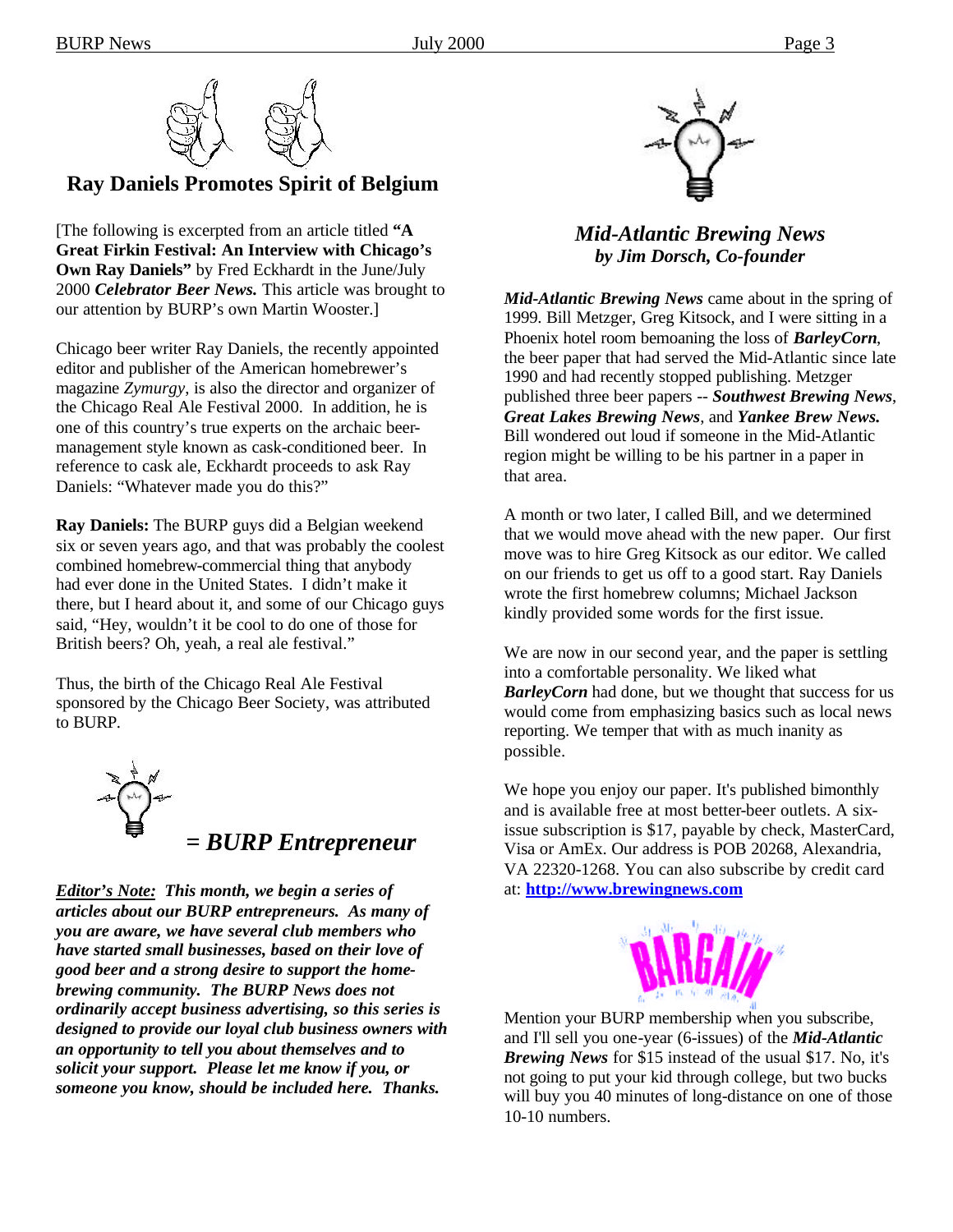# **Wanted: Judges and Stewards Montgomery County Fair 4 th Annual Homebrew Competition**

*Steve Lichtenberg, Judge Coordinator*

The Montgomery County Fair 4th annual Homebrew competition will be held on Saturday August 5, 2000. We are asking all interested judges and stewards To join us for this fun filled day of judging and entertainment. While the fair officially starts on August 11, the open judging is being held in advance in order to allow most of the areas judges to participate in the competition judging and still attend MASHOUT the weekend of the 11th.

We appreciate the help of all interested judges and stewards, and we will be working hard again this year to have a wonderful event. Last year we judged ~100 entries and expect the same number again this year.

For additional information, interested parties can contact either *Bill Lawrence, Competition Organizer*, at **billyl@erols.com** or myself, *Steven Lichtenberg, Judge Coordinator*, at **slichten@mnsinc.com**

The Best of Show competition will be held during the fair on the evening of August 11, so we can publicize our hobby and educate as many people as possible.

Again, thank you for your interest and for volunteering to help us. I look forward to hearing from all of you.



**Bike and Beer in Europe** *Craig Somers*

A great bike and beer adventure is being planned for the first two weeks in October of the year 2000. We'll cycle a 420 mile triangular route through three countries linking three of the key beer cities in Europe: Brussels,

Dusseldorf and Amsterdam. Our grand finale will be in Antwerp at the finest festival in Belgium - *The 24 Hours of Beer*.

There is no financial commitment due now. However, a response from anyone interested in this trip would be appreciated. Participation will be limited to no more than twelve persons. For more information, please contact:

- ÿ *Craig Somers* **at 202-224-5957 (weekday evenings) or e-mail: craigsbike@burp.org**
- ÿ *Bill Ridgely* **at 301-762-6523, or e-mail: ridgely@burp.org**



#### **AHA "Best of the Big Brew" National Homebrew Day Finals August 6, in Baltimore** *from Bill Ridgely*

This is forwarded for any judges who may wish to participate. BURP did not participate in the "Big Brew," so we don't have an entry. However, the competition is close by in Baltimore, and it could be fun to be a judge or steward.

May 6th was National Homebrew Day when many homebrewers made the same recipe, Nearly Nirvana American Pale. Those homebrew clubs that choose to so can select one, best-of-club entry to submit for a national competition.

The Cross Street Irregulars are hosting the National judging for the *Best of the Brews*, on August 6th. If entries are consistent with past contests, there should be about 35-50 entries of 2 bottles each. This is an AHA sanctioned event so that points earned will count towards BJCP certification.

If you, or someone you know, might be interested, please contact the competition coordinator, Richard Truelove by telephone at 410-323-5279, or e-mail at: *rtruelove@worldnet.att.net*